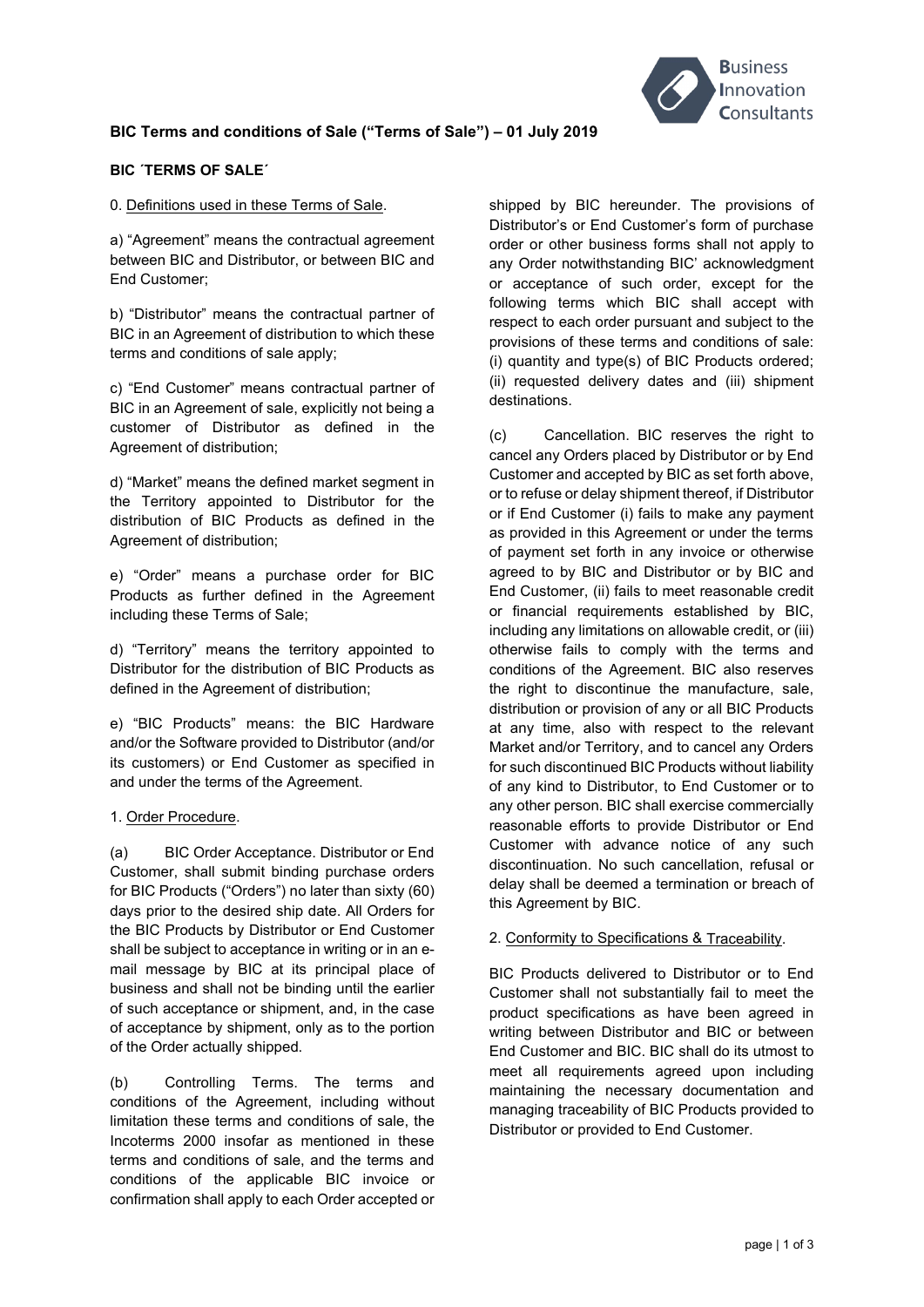

# **BIC Terms and conditions of Sale ("Terms of Sale") – 01 July 2019**

### 3. Prices, Quantities and Payment.

(a) Prices to Distributor, Prices to End Customer. During the term of the Agreement, prices to Distributor or to End Customer for the BIC Products shall be as stated in the Agreement. BIC may change its prices to Distributor or to End Customer from time to time upon at least thirty (30) days' prior written notice. Prices as stated in the Agreement or amendments thereto are not necessarily all-inclusive and do not specifically include, without limitation, those costs, fees and charges otherwise allocated to Distributor or to End Customer under this Agreement and in accordance with the delivery terms and conditions, unless otherwise expressly stated in a separate writing.

(b) Price Increase and Decrease. In the event BIC increases the price to Distributor or to End Customer for any BIC Products, the increase shall apply to any Order received by BIC after the effective date of the increase. In the event BIC decreases the price to Distributor or to End Customer for any BIC Products, the decrease shall apply to all units of such product ordered after the effective date of the decrease.

(c) Payment Terms. All payments shall be made in the invoice currency, free of any currency control or other restrictions. Distributor or End Customer shall at the time of submission of any Order for the BIC Products hereunder, pay by wire transfer to a bank account designated by BIC the amount of the aggregate prices of the BIC Products ordered (plus any applicable taxes and other charges).

(d) Credit Terms. Upon credit approval by BIC, shipments may be made on BIC' credit terms in effect at the time an Order is accepted. BIC reserves the right, upon written notice to Distributor or to End Customer, to declare all sums immediately due and payable in the event of a breach by Distributor or End Customer of any of its payment obligations to BIC. Furthermore, BIC reserves the right at all times either generally or with respect to any specific Order by Distributor or End Customer to vary, change or limit the amount or duration of credit to be allowed to Distributor or to End Customer. Distributor or End Customer agrees to pay for the BIC Products as invoiced. BIC will invoice Distributor or End Customer 60% at the moment of Order acceptance and 40% at the moment of delivery of the Order. Subject to the provisions of this subsection, as of the Effective date of the Agreement, BIC' credit terms with respect to Distributor or End Customer shall be net thirty (30) days from the invoice date.

(e) Taxes and Tariffs. BIC' prices do not include any national, state or local sales, use, value added or other taxes, customs duties, or similar tariffs and fees which BIC may be required to pay or collect upon the delivery of BIC Products or upon collection of the prices or otherwise. Should any tax or levy be made, Distributor / End Customer agrees to pay such tax or levy and indemnifies BIC for any claim for such tax or levy demanded. Distributor represents and warrants to BIC that all BIC Products acquired hereunder are for redistribution in the ordinary course of Distributor's business, and Distributor agrees to provide BIC with appropriate resale certificate numbers and other documentation satisfactory to the applicable taxing authorities to substantiate any claim of exemption from any such taxes or fees. Distributor shall pay any withholding taxes required by applicable law. Distributor shall supply BIC with evidence of such payment of withholding tax, in a form acceptable to BIC to meet the requirements for claiming foreign tax credits on BIC' national income tax return. End Customer agrees and warrants not to resell or redistribute BIC Products without BIC' prior written consent, and agrees and warrants to use BIC Products only in the single course of End Customers' business.

(f) Return Policy. Distributor or End Customer agrees that all units of the BIC Products are non-returnable. In the event Distributor or End Customer receives defective units of BIC Products, Distributor or End Customer shall provide evidence of such defects to BIC for approval, identifying the type of defect and number of defective units. If BIC agrees that such units are defective, BIC will provide further written instruction to Distributor or End Customer regarding the disposition of such defective units, provided that such defect is established within 12 months after the date of shipment as defined in section 4.

(g) Interest. Interest shall accrue on any delinquent amounts owed by Distributor or End Customer for BIC Products at the rate of fifteen percent (15%) per annum or the maximum rate permitted by applicable law.